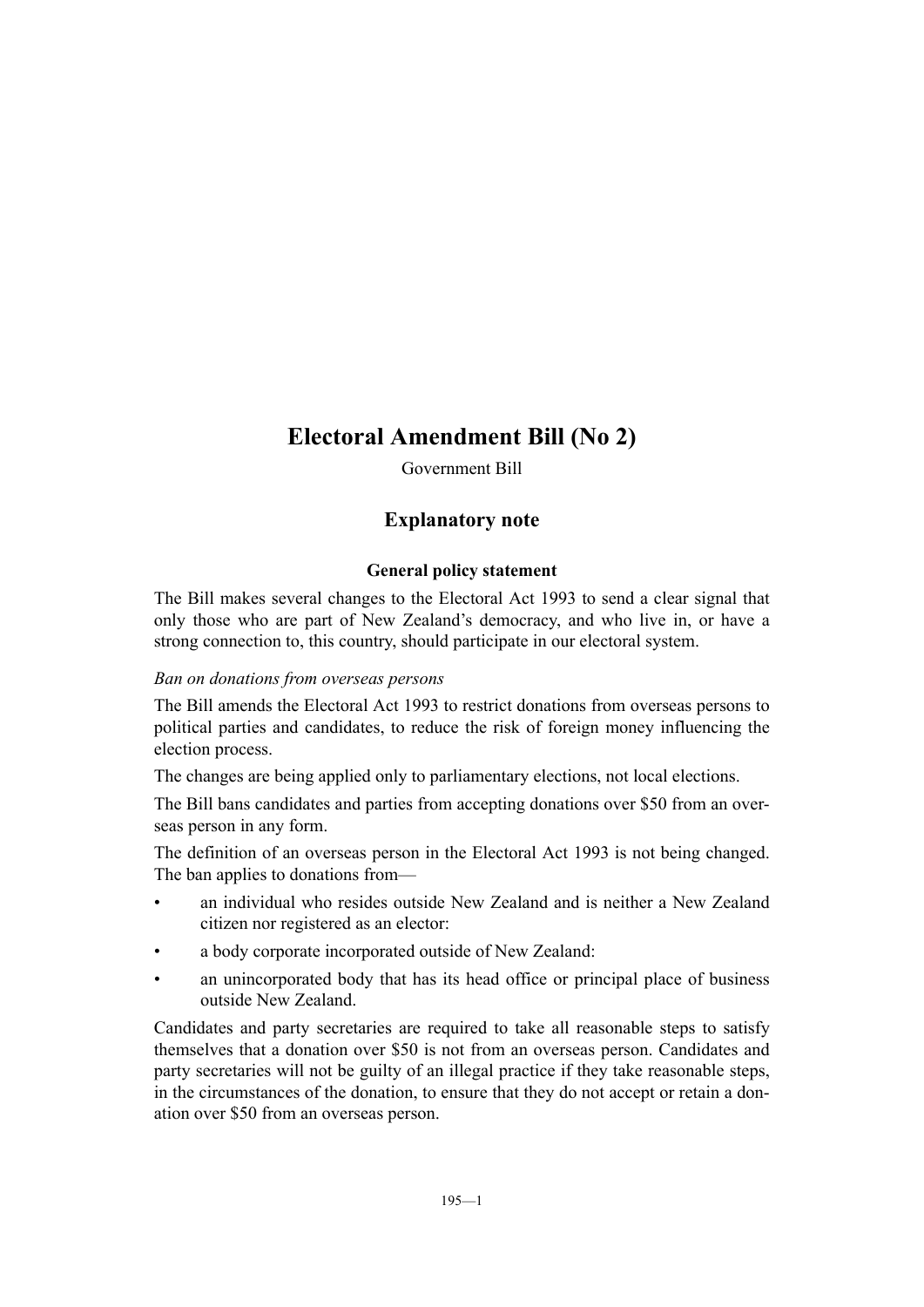#### *Other minor and technical changes*

The Bill introduces 2 further measures to minimise the risk of foreign interference. These are—

- a party secretary, or any person acting in the position of secretary, must live in New Zealand:
- the offence of promoting anonymous advertisements relating to an election is extended so that it applies to all advertising mediums, including online advertising, in order to deter misleading anonymous online advertisements. This provision includes exemptions for online content that represents the personal political views of an individual.

#### **Departmental disclosure statement**

The Ministry of Justice is required to prepare a disclosure statement to assist with the scrutiny of this Bill. The disclosure statement provides access to information about the policy development of the Bill and identifies any significant or unusual legislative features of the Bill.

A copy of the statement can be found at [http://legislation.govt.nz/disclosure.aspx?](http://legislation.govt.nz/disclosure.aspx?type=bill&subtype=government&year=2019&no=195) [type=bill&subtype=government&year=2019&no=195](http://legislation.govt.nz/disclosure.aspx?type=bill&subtype=government&year=2019&no=195)

#### **Regulatory impact assessment**

The Ministry of Justice produced a regulatory impact assessment on 17 October 2019 to help inform the main policy decisions taken by the Government relating to the contents of this Bill.

A copy of this regulatory impact assessment can be found at—

- <https://treasury.govt.nz/publications/search>
- [https://www.justice.govt.nz/assets/Documents/Publications/ris-mitigating-for](https://www.justice.govt.nz/assets/Documents/Publications/ris-mitigating-foreign-interference-through-parties-and-candidate-donations.pdf)[eign-interference-through-parties-and-candidate-donations.pdf](https://www.justice.govt.nz/assets/Documents/Publications/ris-mitigating-foreign-interference-through-parties-and-candidate-donations.pdf)
- <http://www.treasury.govt.nz/publications/informationreleases/ria>

#### **Clause by clause analysis**

*Clause 1* is the Title clause.

*Clause 2* is the commencement clause and provides that the Bill, except *clauses 15 and 16*, comes into force on 1 January 2020. *Clauses 15 and 16* (relating to the definition of party secretary) come into force on 1 April 2020.

*Clause 3* provides that the Bill amends the Electoral Act 1993 (the **principal Act**).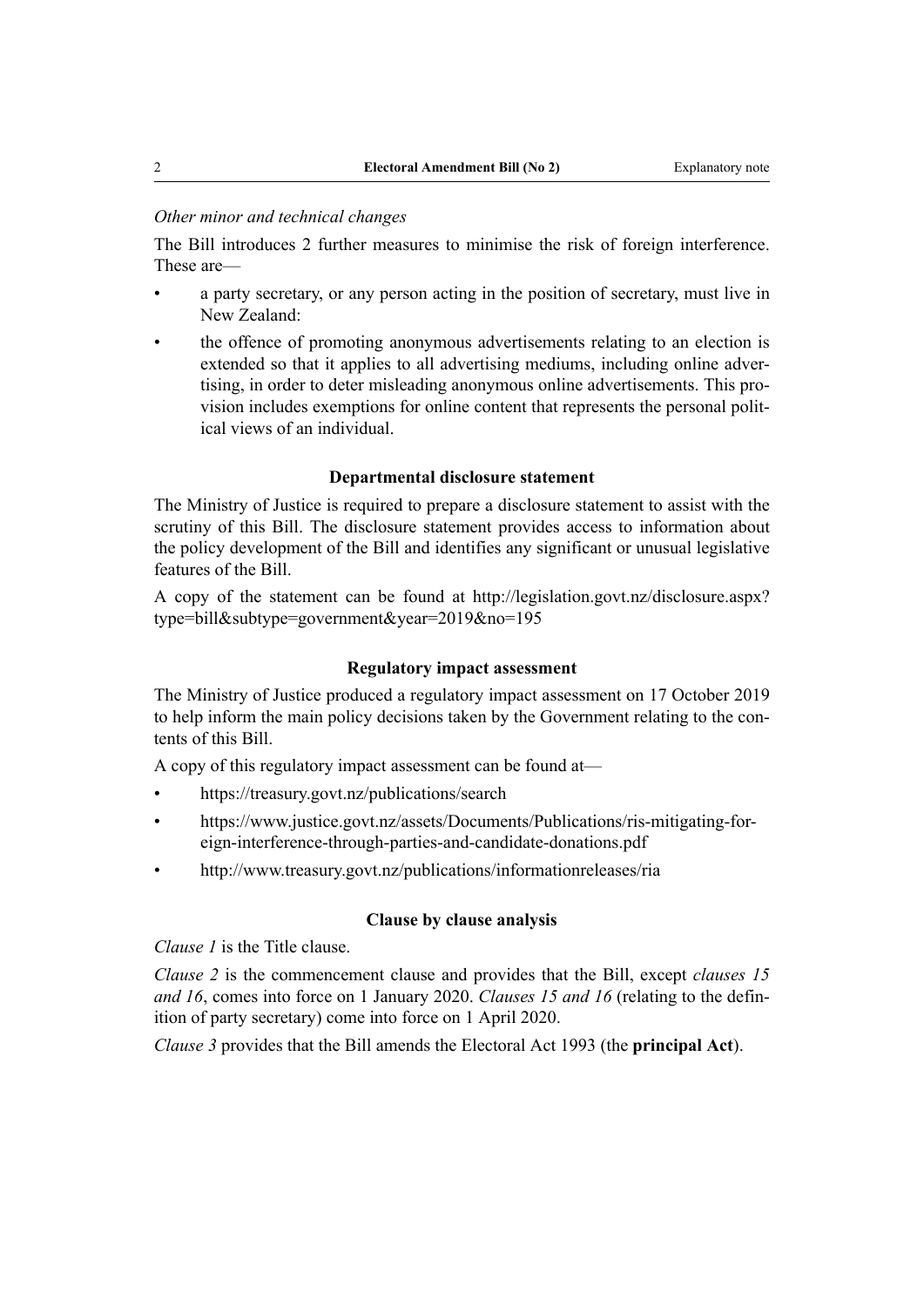#### **Part 1**

#### **Amendments relating to overseas donations**

*Clause 4* amends section 204K of the principal Act to update the reference to the provision in which overseas person is defined. The definition of overseas person now appears in section 207(2) (*see clause 5(5)*).

*Clause 5* amends section 207 of the principal Act, which is an interpretation provision. Definitions for 2 new terms, New Zealand person and overseas person, are inserted. The definition of overseas person is taken from existing section 207K(1) and is defined for the purposes of subpart 3 to 6 of Part 6A of the principal Act. New Zealand person is defined as a person who is not an overseas person. The definitions of candidate donation and party donation are also amended to distinguish between goods and services provided by a New Zealand person and goods and services provided by an overseas person. Currently, if goods or services are provided to a candidate or party at a value less than their reasonable market value (being a value that exceeds \$300 in the context of a candidate donation or \$1,500 in the context of a party donation) the difference between the 2 values is treated as a donation. The effect of the above distinction is that while the current position will continue to apply to goods and services provided by a New Zealand person, for goods and services provided by an overseas person, the reasonable market value threshold decreases to \$50. This means that only goods or services provided by an overseas person to a candidate or party having a reasonable market value of less than \$50 will be excluded as a candidate donation or party donation. Similarly, goods or services provided by a New Zealand person to a candidate or party free of charge are not a candidate or party donation if their reasonable market value is not greater than \$300 and \$1,500, respectively, but in the case of goods or services provided by an overseas person free of charge to a candidate or party this threshold decreases to \$50.

*Clause 6* amends section 207C of the principal Act to require that, in the case of a donation funded from contributions, the donor must identify all contributors who are overseas persons and who are contributing more than \$50 in sum or value. Contributors who are New Zealand persons need only be identified if they contribute more than \$1,500 in sum or value.

*Clause 7* replaces section 207I of the principal Act, which deals with anonymous donations. *New section 207I* provides that, if a candidate or party receives an anonymous donation, that donation or its value must be paid to the Electoral Commission less \$50 if the candidate or party believes, or has reasonable grounds to suspect, that the donation was received from an overseas person and the donation exceeds \$50. In any other case, the donation or its value must be paid to the Electoral Commission less \$1,500. All amounts received by the Electoral Commission must be paid into a Crown Bank Account.

*Clause 8* inserts *new section 207JA* into the principal Act, which imposes a duty on candidates and party secretaries to take all reasonable steps in the circumstances to ascertain whether a donation (not being an anonymous donation) that exceeds \$50 is made by an overseas person, or includes a contribution from an overseas person. If a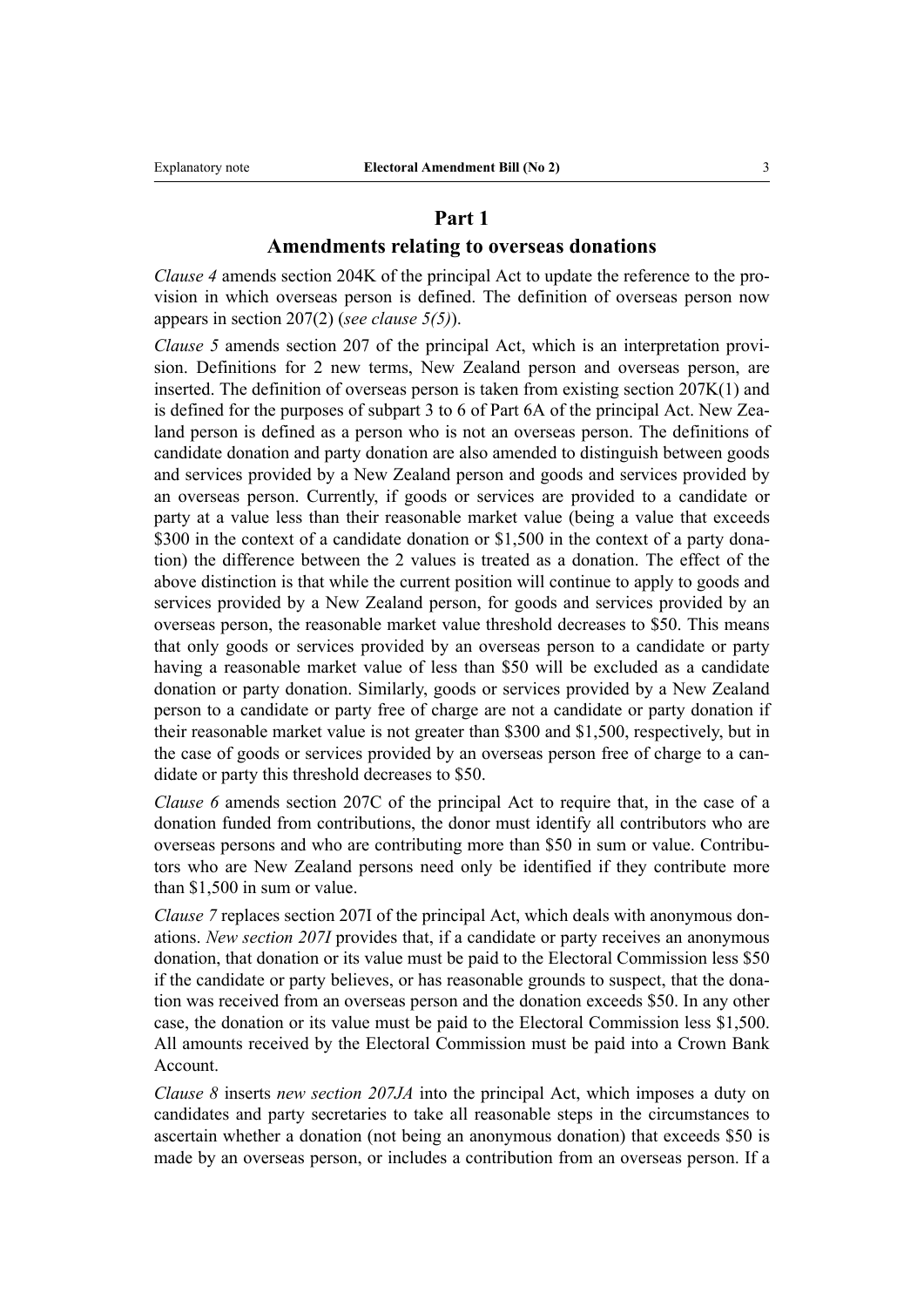candidate or party secretary ascertains that a donation, or contribution to a donation, was made by an overseas person, or that there are reasonable grounds to suspect that a donation or contribution to a donation was made by an overseas person, the candidate or party secretary must comply with section 207K.

*Clause 9* amends section 207K of the principal Act to provide that donations from an overseas person may not exceed \$50. Amounts above this threshold must be returned by a candidate or party to the donor or, if this is not possible, paid to the Electoral Commission. If an overseas person contributes more than \$50 to a donation, the total amount of the donation or its value must be returned by a candidate or party to the donor or, if this is not possible, paid to the Electoral Commission.

*Clause 10* amends section 207L of the principal Act to provide that if a candidate or party secretary is charged with contravening section 207K, it is a defence to that charge if the candidate or party secretary proves that they took all reasonable steps in the circumstances to ascertain that the donation or contribution was not made by or on behalf of an overseas person, or that there were no reasonable grounds to suspect that the donation or contribution was made by or on behalf of an overseas person.

*Clause 11* amends section 208A of the principal Act to provide that an overseas person may not make a donation that is protected from disclosure under subpart 4 of Part 6A of the principal Act.

*Clause 12* amends section 208D of the principal Act to provide that if the Electoral Commission believes, or has reasonable grounds to believe, that a donation, or contribution to a donation, is received under section 208A from an overseas person, the Commission must return the donation to the donor or, if this is not possible, pay the amount of the donation into a Crown Bank Account. A donation paid into a Crown Bank Account will be included in the Electoral Commission's report required under section 208G.

*Clause 13* amends section 209 of the principal Act relating to returns of candidate donations. Section 209(1)(b), which requires that a return include details of contributors contributing more than \$1,500 to a donation, is amended to clarify that it applies only in respect of contributions made by New Zealand persons. Details of contributions received from overseas persons are required by section 209(1)(e). Section  $209(1)(c)$  is amended to provide that the details required in respect of anonymous donations must separately specify those donations suspected of being received from overseas donors. Section  $209(1)(d)$  and (e), which relates to donations and contributions received from overseas persons, is amended to reduce the \$1,500 threshold to \$50.

*Clause 14* amends section 210 of the principal Act relating to the annual returns of party donations. The amendments parallel those made to section 209 (*see clause 13*). Section 210(6A)(b) is also repealed, with the effect that parties will not be required to separately return the number of overseas party donations received of an amount less than \$50, and the total amount of all such donations.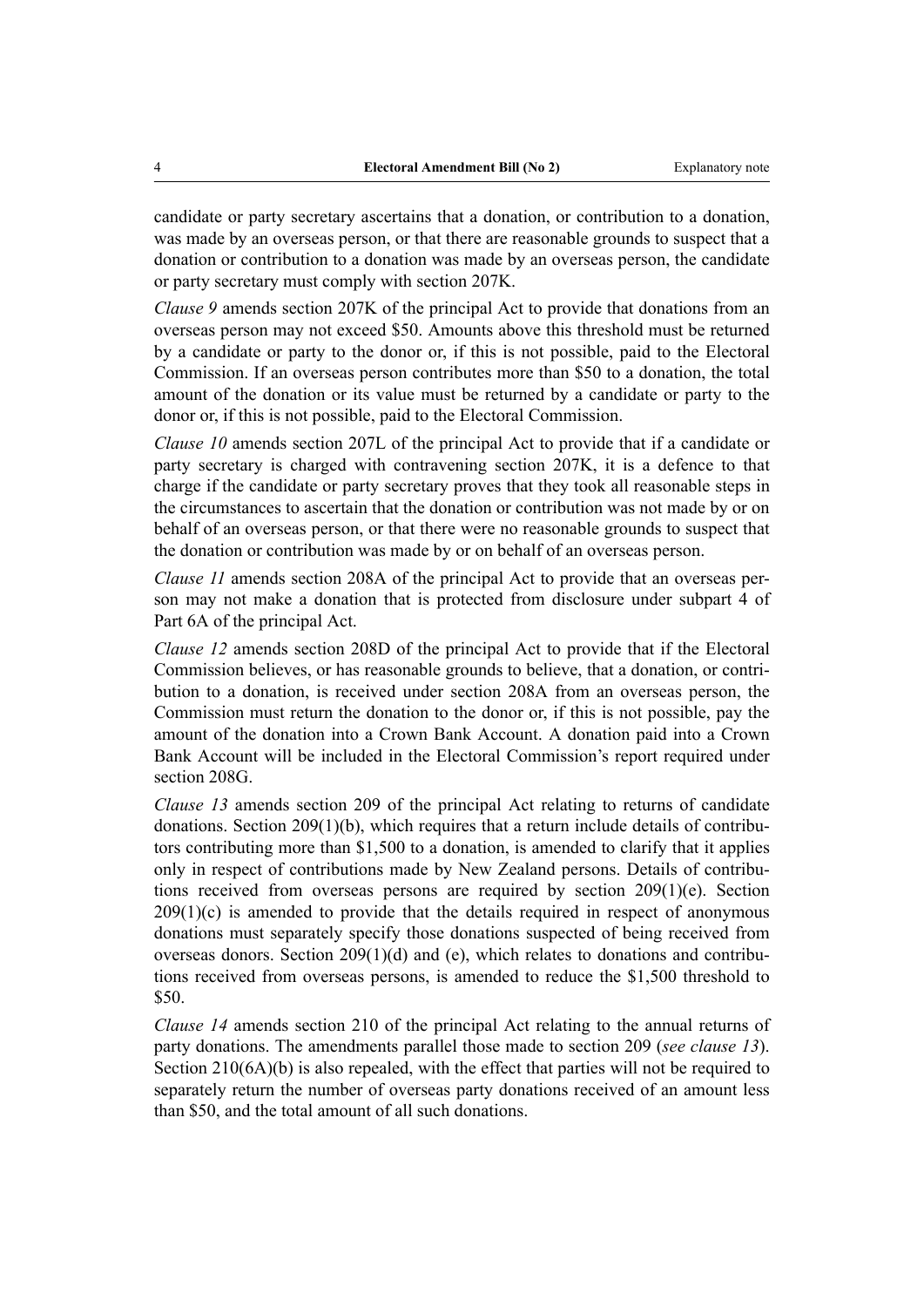#### **Part 2**

#### **Other amendments**

*Clause 15* amends section 3 of the principal Act to move the definition of party secretary to *new section 3EA* (*see clause 16*).

*Clause 16* inserts *new section 3EA* into the principal Act, which defines party secretary. A party secretary is required to live in New Zealand, but otherwise the existing definition is unchanged.

*Clause 17* amends section 221A of the principal Act relating to electoral advertisements. The scope of section 221A is broadened to cover publishing and broadcasting in all mediums, including electronic mediums. However, excluded from the scope of this provision are personal political views published in an electronic medium by an individual who does not make or receive a payment in respect of the publication, and also the editorial content of a publication on a news media Internet site.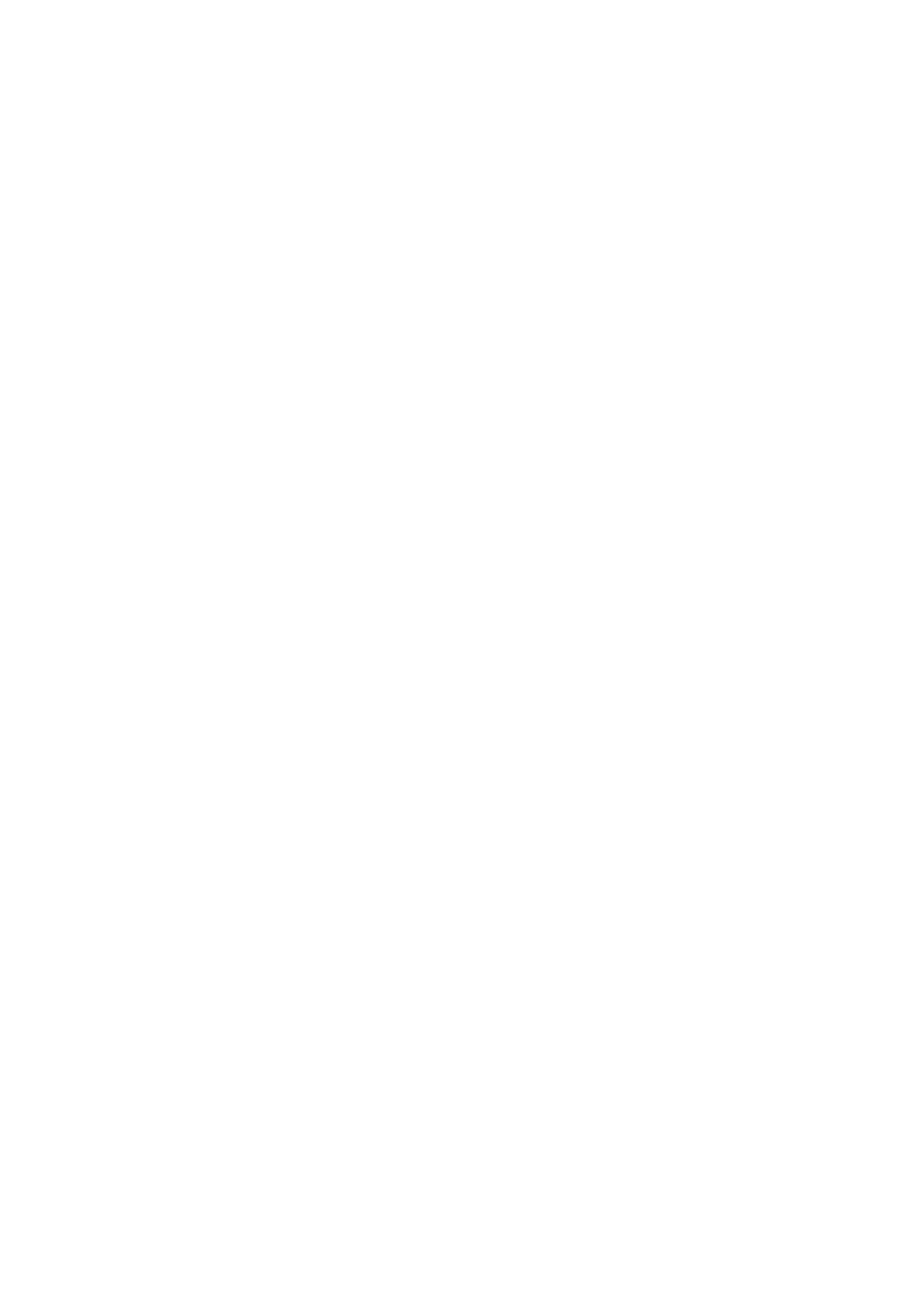# *Hon Andrew Little*

# **Electoral Amendment Bill (No 2)**

Government Bill

#### **Contents**

|                |                                                                                         | Page           |
|----------------|-----------------------------------------------------------------------------------------|----------------|
| $\mathbf{1}$   | Title                                                                                   | $\overline{2}$ |
| $\overline{2}$ | Commencement                                                                            | $\overline{c}$ |
| 3              | Principal Act                                                                           | $\overline{2}$ |
|                | Part 1                                                                                  |                |
|                | <b>Amendments relating to overseas donations</b>                                        |                |
| $\overline{4}$ | Section 204K amended (Promoters eligible to be registered)                              |                |
| 5              | Section 207 amended (Interpretation)                                                    | $\frac{2}{2}$  |
| 6              | Section 207C amended (Contributors to be identified)                                    | $\overline{3}$ |
| 7              | Section 207I replaced (Anonymous donation may not exceed<br>\$1,500                     | $\overline{4}$ |
|                | 207I<br>Anonymous donations                                                             | $\overline{4}$ |
| 8              | New section 207JA inserted (Duty to ascertain whether donation<br>from overseas person) | $\overline{4}$ |
|                | Duty to ascertain whether donation from overseas person<br>207JA                        | 5              |
| 9              | Section 207K amended (Overseas donation or contribution may<br>not exceed $$1,500$      | 5              |
| 10             | Section 207L amended (Offence relating to contravention of<br>section 207K)             | 5              |
| 11             | Section 208A amended (Method of making donation protected<br>from disclosure)           | 5              |
| 12             | Section 208D amended (Duties of Electoral Commission on<br>receipt of donation)         | 6              |
| 13             | Section 209 amended (Return of candidate donations)                                     | 6              |
| 14             | Section 210 amended (Annual return of party donations)                                  | 6              |
|                |                                                                                         |                |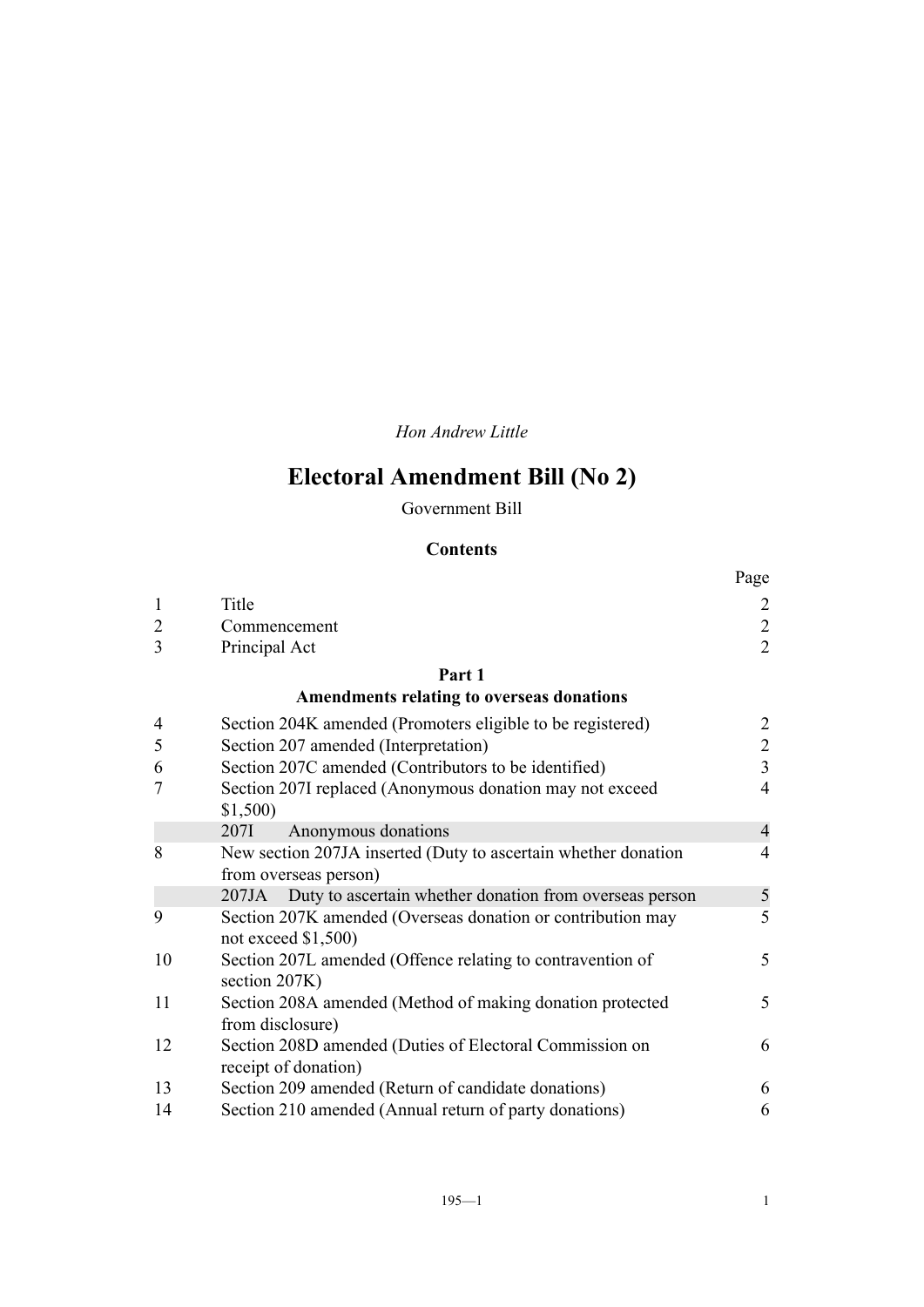#### **[Part 2](#page-12-0) [Other amendments](#page-12-0)**

<span id="page-7-0"></span>

| -15  | Section 3 amended (Interpretation)                    |   |  |  |
|------|-------------------------------------------------------|---|--|--|
| 16   | New section 3EA inserted (Meaning of party secretary) |   |  |  |
|      | Meaning of party secretary<br>3EA                     | 7 |  |  |
| - 17 | Section 221A amended (Electoral advertisements)       |   |  |  |

#### **The Parliament of New Zealand enacts as follows:**

#### **1 Title**

This Act is the Electoral Amendment Act (No 2) 2019.

#### **2 Commencement**

- (1) This Act, except sections 15 and 16, comes into force on 1 January 2020.  $5$
- (2) Sections 15 and 16 come into force on 1 April 2020.

#### **3 Principal Act**

This Act amends the Electoral Act 1993 (the **principal Act**).

#### **Part 1**

#### Amendments relating to overseas donations 10

**4 Section 204K amended (Promoters eligible to be registered)** In section 204K(d), replace "section 207K" with "section 207(2)".

#### **5 Section 207 amended (Interpretation)**

- (1) In section 207(2), definition of **candidate donation**, paragraph (a)(i), after "provided", insert "by a New Zealand person". 15
	-
- (2) In section 207(2), definition of **candidate donation**, after paragraph (a)(i), insert:
	- (ia) where goods or services are provided by an overseas person to a candidate, or to any person on the candidate's behalf, under a contract or an arrangement at a value less than their reasonable mar- 20 ket value, the latter being a value that exceeds \$50, the amount of the difference between the former value and the reasonable market value of those goods and services; and
- (3) In section 207(2), definition of **candidate donation**, paragraph (b)(ii), after "provided", insert "by a New Zealand person". 25
- (4) In section 207(2), definition of **candidate donation**, after paragraph (b)(ii), insert: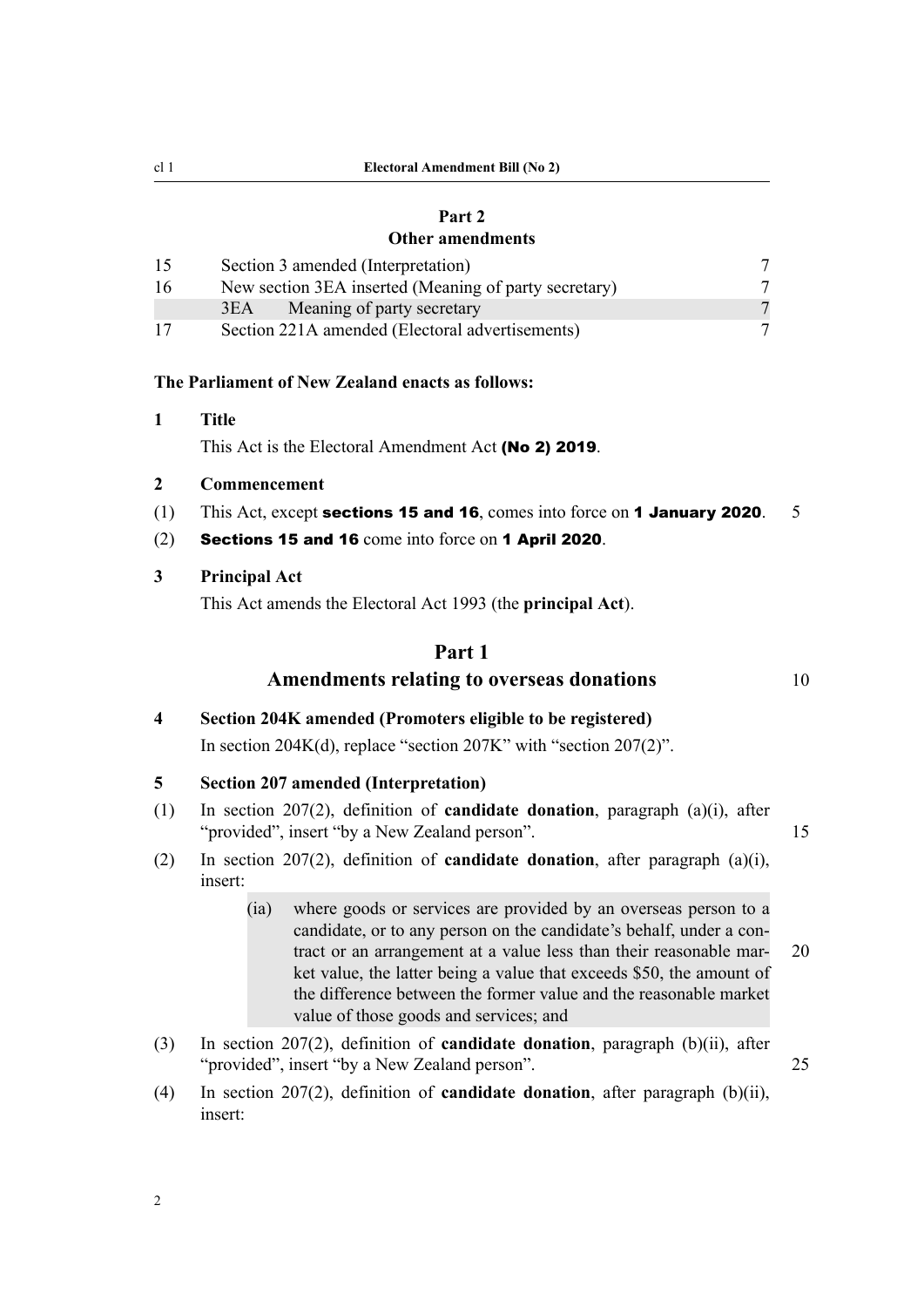<span id="page-8-0"></span>

|     |     | (iii)                                                                                                                                   | goods or services provided by an overseas person free of charge to<br>a candidate, or to any person on the candidate's behalf, that have a<br>reasonable market value of \$50 or less                                                                                                                                                                                                  |    |  |  |  |  |
|-----|-----|-----------------------------------------------------------------------------------------------------------------------------------------|----------------------------------------------------------------------------------------------------------------------------------------------------------------------------------------------------------------------------------------------------------------------------------------------------------------------------------------------------------------------------------------|----|--|--|--|--|
| (5) |     |                                                                                                                                         | In section $207(2)$ , insert in their appropriate alphabetical order:                                                                                                                                                                                                                                                                                                                  |    |  |  |  |  |
|     |     |                                                                                                                                         | New Zealand person means a person who is not an overseas person                                                                                                                                                                                                                                                                                                                        | 5  |  |  |  |  |
|     |     | overseas person means-                                                                                                                  |                                                                                                                                                                                                                                                                                                                                                                                        |    |  |  |  |  |
|     | (a) |                                                                                                                                         | an individual who-                                                                                                                                                                                                                                                                                                                                                                     |    |  |  |  |  |
|     |     | (i)                                                                                                                                     | resides outside New Zealand; and                                                                                                                                                                                                                                                                                                                                                       |    |  |  |  |  |
|     |     | (ii)                                                                                                                                    | is not a New Zealand citizen or registered as an elector; or                                                                                                                                                                                                                                                                                                                           |    |  |  |  |  |
|     | (b) |                                                                                                                                         | a body corporate incorporated outside New Zealand; or                                                                                                                                                                                                                                                                                                                                  | 10 |  |  |  |  |
|     | (c) |                                                                                                                                         | an unincorporated body that has its head office or principal place of<br>business outside New Zealand                                                                                                                                                                                                                                                                                  |    |  |  |  |  |
| (6) |     |                                                                                                                                         | In section 207(2), definition of <b>party donation</b> , paragraph $(a)(i)$ , after "provi-<br>ded", insert "by a New Zealand person".                                                                                                                                                                                                                                                 |    |  |  |  |  |
| (7) |     | In section 207(2), definition of <b>party donation</b> , after paragraph $(a)(i)$ , insert:                                             |                                                                                                                                                                                                                                                                                                                                                                                        |    |  |  |  |  |
|     |     | (ia)                                                                                                                                    | where goods or services are provided by an overseas person to a<br>party, or to any person on the party's behalf, under a contract or an<br>arrangement at a value less than their reasonable market value, the<br>latter being a value that exceeds \$50, the amount of the difference<br>between the former value and the reasonable market value of<br>those goods or services; and | 20 |  |  |  |  |
| (8) |     | In section 207(2), definition of <b>party donation</b> , paragraph $(b)(ii)$ , after "provi-<br>ded", insert "by a New Zealand person". |                                                                                                                                                                                                                                                                                                                                                                                        |    |  |  |  |  |
| (9) |     | In section $207(2)$ , definition of <b>party donation</b> , after paragraph (b)(ii), insert:                                            |                                                                                                                                                                                                                                                                                                                                                                                        |    |  |  |  |  |
|     |     | (iia)                                                                                                                                   | goods or services provided by an overseas person free of charge to<br>a party, or to any person on the party's behalf, that have a reason-<br>able market value of \$50 or less; and                                                                                                                                                                                                   | 25 |  |  |  |  |
| 6   |     |                                                                                                                                         | Section 207C amended (Contributors to be identified)                                                                                                                                                                                                                                                                                                                                   |    |  |  |  |  |
| (1) |     | Replace section $207C(2)(b)$ with:                                                                                                      |                                                                                                                                                                                                                                                                                                                                                                                        |    |  |  |  |  |
|     | (b) |                                                                                                                                         | the details specified in <b>subsection (3)</b> in respect of any contribution<br>that, either on its own or when aggregated with other contributions made<br>by or on behalf of the same contributor to the donation, exceeds—                                                                                                                                                         | 30 |  |  |  |  |
|     |     | (i)                                                                                                                                     | \$1,500 in sum or value in the case of a contributor who is a New<br>Zealand person; or                                                                                                                                                                                                                                                                                                |    |  |  |  |  |
|     |     | (ii)                                                                                                                                    | \$50 in sum or value in the case of a contributor who is an overseas<br>person; and                                                                                                                                                                                                                                                                                                    | 35 |  |  |  |  |
| (2) |     | In section 207C(2)(c), replace "paragraph (b)(iv)" with " <b>paragraph (b)</b> ".                                                       |                                                                                                                                                                                                                                                                                                                                                                                        |    |  |  |  |  |

(3) After section 207C(2), insert: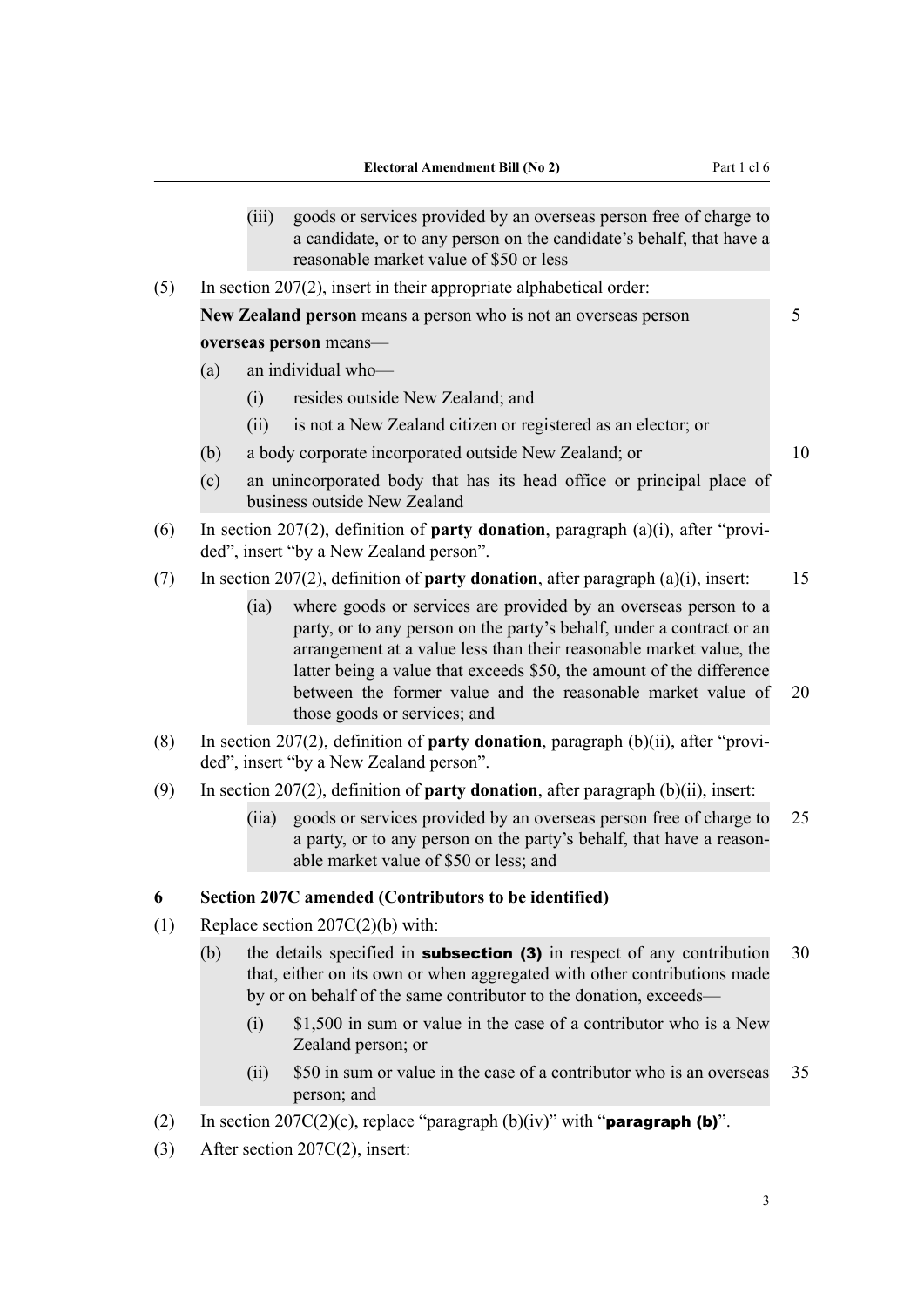#### <span id="page-9-0"></span>(3) The details referred to in **subsection (2)(b)** are—

- (a) the name of the contributor; and
- (b) the address of the contributor; and
- (c) whether the contributor is an overseas person; and
- (d) the amount of the contribution or, in the case of aggregated contribu- 5 tions, the total amount of the aggregated contributions.
- **7 Section 207I replaced (Anonymous donation may not exceed \$1,500)** Replace section 207I with:

#### **207I Anonymous donations**

- (1) If an anonymous candidate donation is received by a candidate, the candidate 10 must, within 20 working days, pay to the Electoral Commission—
	- (a) the amount of the donation, or its value, less  $$50$ , if—
		- (i) the candidate believes or has reasonable grounds to suspect the donor is an overseas person; and
		- (ii) the donation exceeds \$50; or 15

- (b) the amount of the donation, or its value, less  $$1,500$ , if—
	- (i) the candidate does not have reasonable grounds to suspect the donor is an overseas person; and
	- (ii) the donation exceeds \$1,500.
- (2) If an anonymous party donation is received by a party secretary, the party sec- 20 retary must, within 20 working days, pay to the Electoral Commission—
	- (a) the amount of the donation, or its value, less  $$50$ , if—
		- (i) the party secretary believes or has reasonable grounds to suspect the donor is an overseas person; and
		- (ii) the donation exceeds \$50; or 25
	- (b) the amount of the donation, or its value, less  $$1,500$ , if—
		- (i) the party secretary does not have reasonable grounds to suspect the donor is an overseas person; and
		- (ii) the donation exceeds \$1,500.
- (3) All amounts received by the Electoral Commission under this section must be 30 paid into a Crown Bank Account.

#### **8 New section 207JA inserted (Duty to ascertain whether donation from overseas person)**

After section 207J, insert: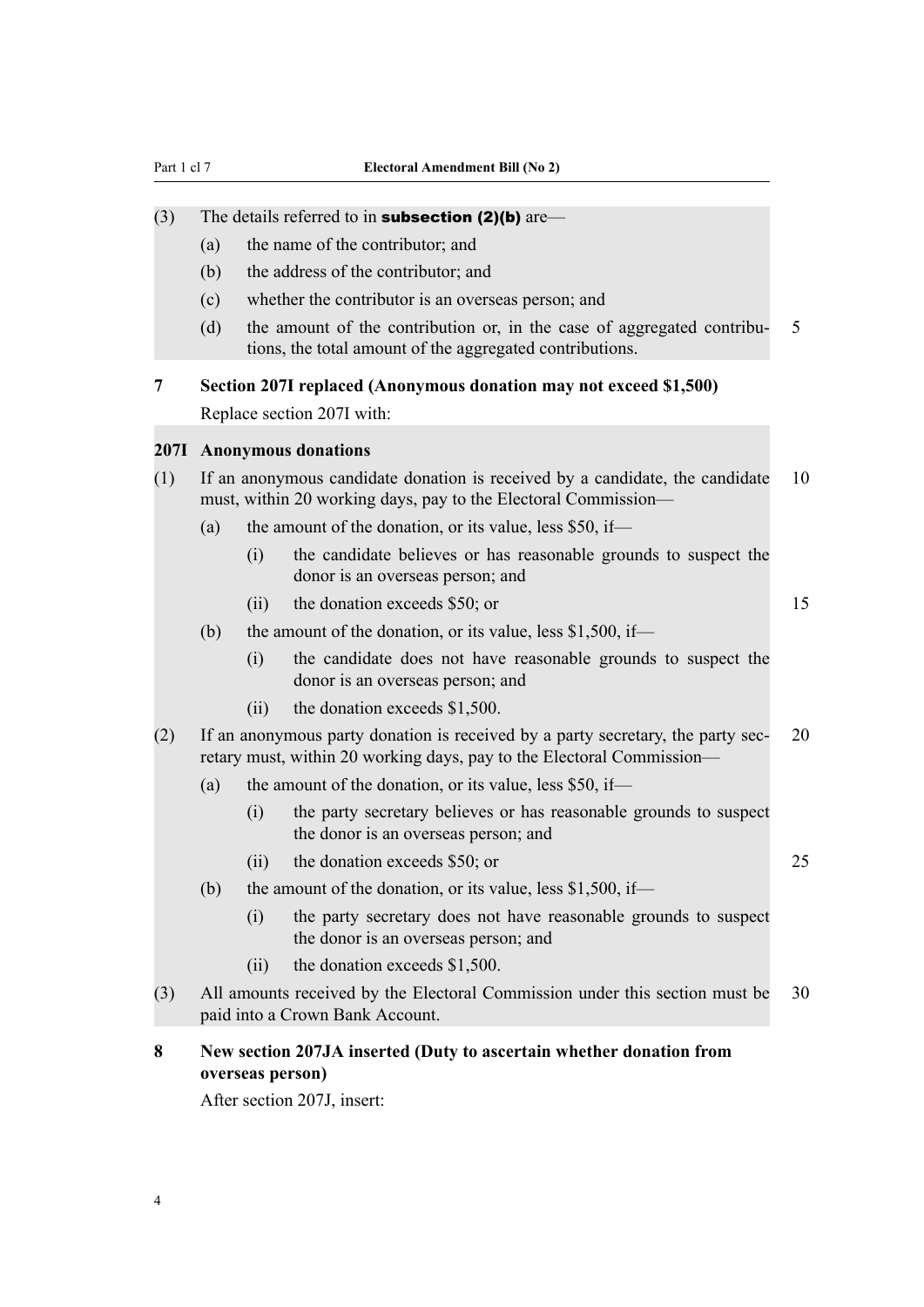#### <span id="page-10-0"></span>**207JA Duty to ascertain whether donation from overseas person**

- (1) A candidate or party secretary who receives a donation (not being an anonymous donation) that exceeds \$50 must take all reasonable steps in the circumstances to ascertain whether—
	- (a) the donation was made by or on behalf of an overseas person; or  $5$
	- (b) any contribution to the donation was made by or on behalf of an overseas person.
- (2) If a candidate or party secretary ascertains that a donation or contribution to a donation was made by an overseas person, or that there are reasonable grounds to suspect that the donation or contribution was made by an overseas person. 10 the candidate or party secretary must comply with section 207K.

#### **9 Section 207K amended (Overseas donation or contribution may not exceed \$1,500)**

- (1) In the heading to section 207K, replace "**\$1,500**" with "**\$50**".
- (2) Repeal section  $207K(1)$ . 15
- (3) In section  $207K(2)$ ,  $(2A)$ , and  $(3)$ , replace "\$1,500" with "\$50" in each place.
- (4) In section 207K(4), replace "subsection (2) or  $(3)$ " with "subsection (2), (2A), or  $(3)$ ".

#### **10 Section 207L amended (Offence relating to contravention of section 207K)**

- (1) In section 207L(1) and (2), replace "section 207K(2) or (3)" with "section 20  $207K(2)$ ,  $(2A)$ , or  $(3)$ ".
- (2) After section 207L(2), insert:
- (3) It is a defence to a charge under subsection (2) if the candidate or party secretary proves that he or she took all reasonable steps in the circumstances to ascertain that — 25
	- (a) a donation exceeding \$50, or a contribution exceeding \$50 to a donation, was not made by or on behalf of an overseas person; or
	- (b) there were no reasonable grounds to suspect that a donation exceeding \$50, or a contribution exceeding \$50 to a donation, was made by or on behalf of an overseas person. 30
- **11 Section 208A amended (Method of making donation protected from disclosure)**
- (1) In section 208A(1), replace "person" with "New Zealand person".
- (2) Replace section 208A(3) with:
- (3) A donation under subsection (2) must be accompanied by a statement specify- 35 ing—
	- (a) the name of the party that is to receive the donation; and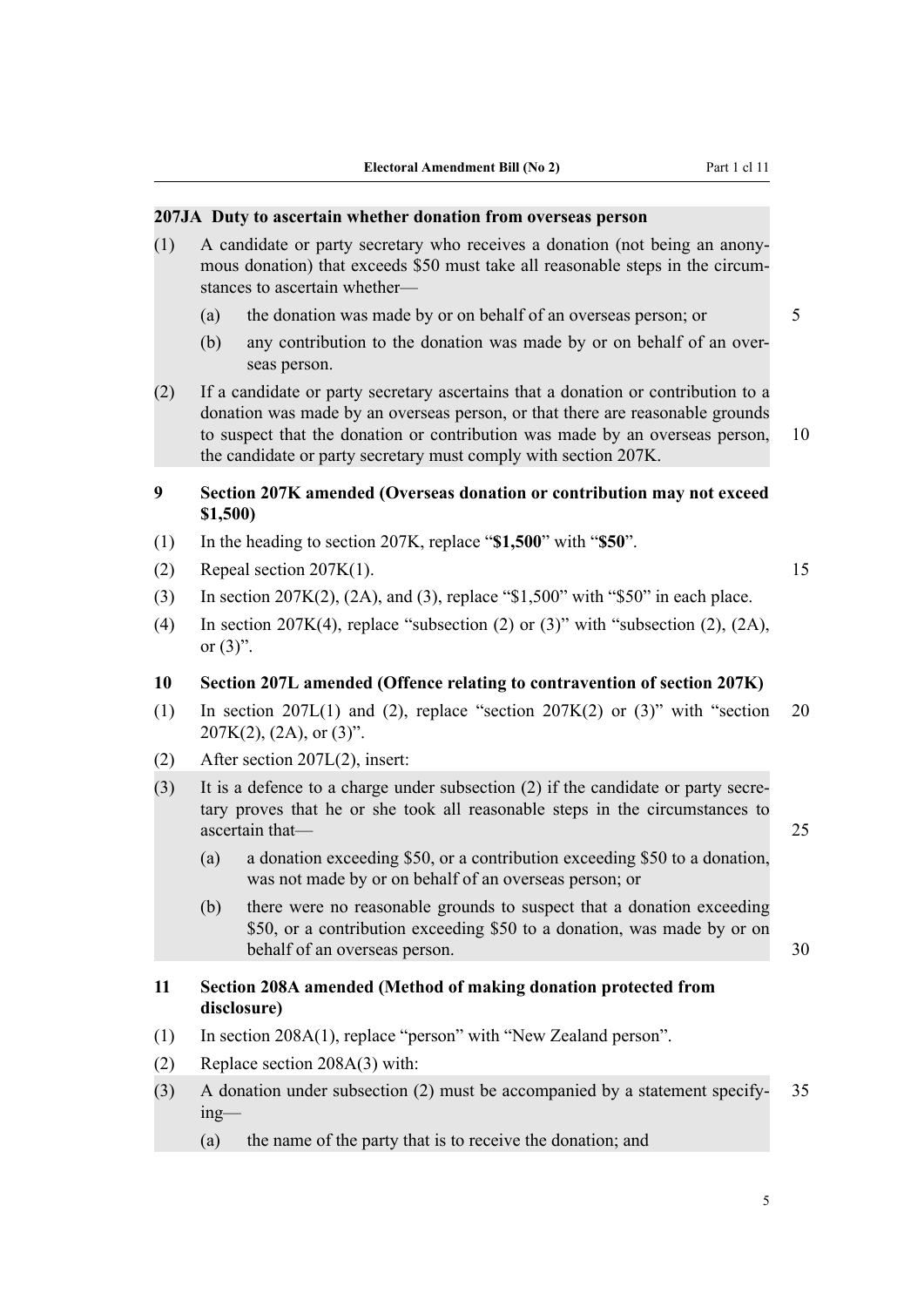- <span id="page-11-0"></span>(b) the full name and address of the donor; and
- (c) whether the donor is a New Zealand person; and
- (d) the matters set out in **paragraphs (a) to (c)** in respect of every person who has contributed in excess of \$1,500 to the donation, if the donation made by the donor includes or comprises contributions from others. 5

**12 Section 208D amended (Duties of Electoral Commission on receipt of donation)**

- (1) After section 208D(1)(b), insert:
	- (c) the Electoral Commission believes or has reasonable grounds to believe that the donation is made by an overseas person, or includes or com- 10 prises contributions from an overseas person.
- (2) In section 208D(2), replace "subsection  $(1)(a)$ " with "subsection  $(1)(a)$  or  $(c)$ ".

#### **13 Section 209 amended (Return of candidate donations)**

- (1) In section 209(1)(b), replace "every contribution" with "every contribution received from a New Zealand person". 15
- (2) Replace section  $209(1)(c)$  with:
	- (c) the details specified in subsection (4) in respect of every anonymous candidate donation received by him or her—
		- (i) exceeding \$50, in any case where the candidate believes or has reasonable grounds to suspect the donor is an overseas person; or 20
		- (ii) exceeding \$1,500 in any other case; and
- (3) In section 209(1)(d) and (e), replace "\$1,500" with "\$50".

#### **14 Section 210 amended (Annual return of party donations)**

- (1) In section 210(1)(b), replace "every contribution" with "every contribution received from a New Zealand person". 25
- (2) Replace section  $210(1)(c)$  with:
	- (c) the details specified in subsection (4) in respect of every anonymous party donation received by him or her—
		- (i) exceeding \$50, in any case where the party secretary believes or has reasonable grounds to suspect the donor is an overseas person; 30 or
		- (ii) exceeding \$1,500 in any other case.
- (3) In section  $210(1)(d)$  and (da), replace "\$1,500" with "\$50".
- (4) Repeal section  $210(6A)(b)$ .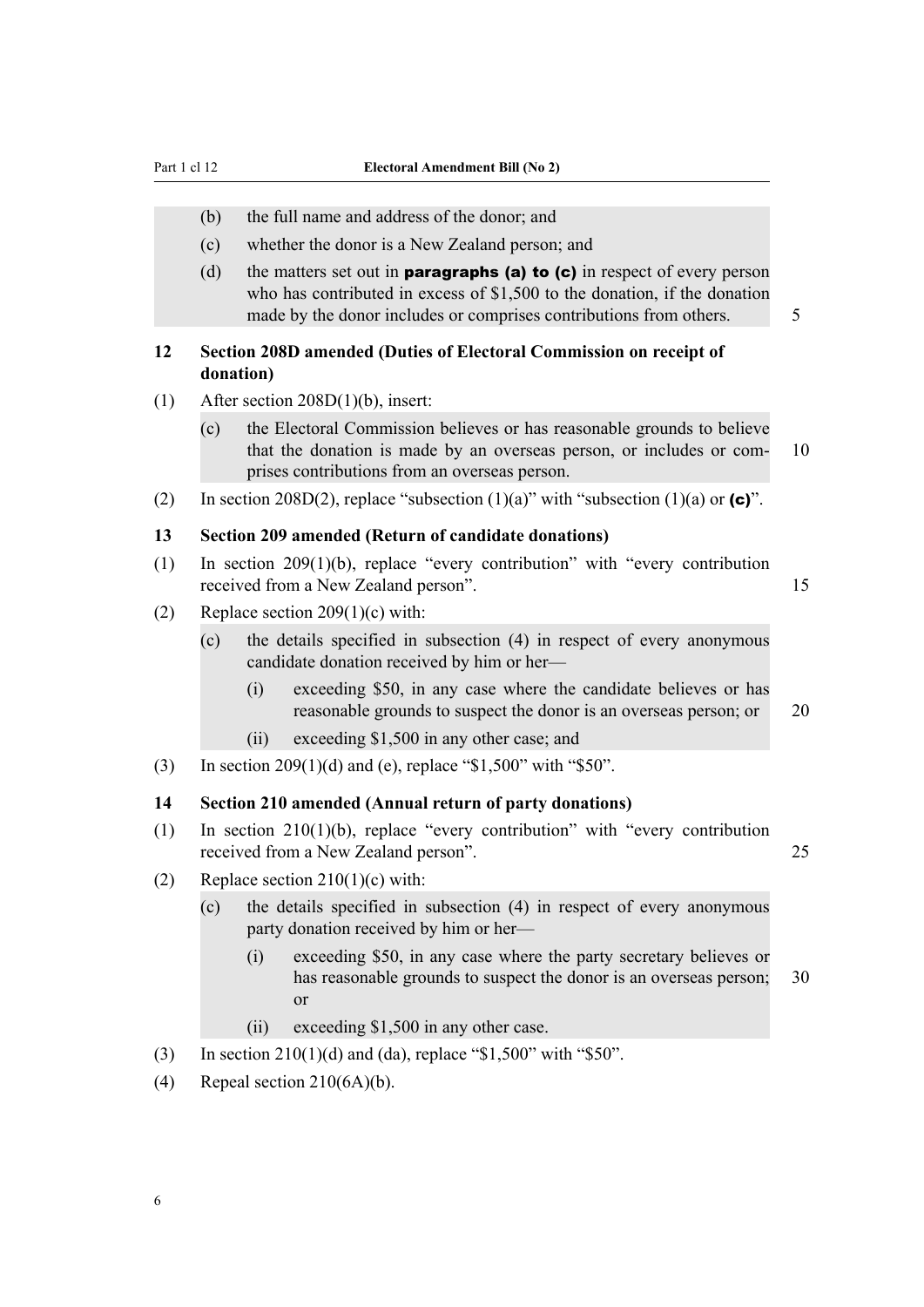### **Part 2**

#### **Other amendments**

# <span id="page-12-0"></span>**15 Section 3 amended (Interpretation)** In section 3(1), replace the definition of **party secretary** with: **party secretary** or **secretary** has the meaning given to it by **section 3EA** 5 **16 New section 3EA inserted (Meaning of party secretary)** After section 3E, insert: **3EA Meaning of party secretary** (1) In this Act, **party secretary** or **secretary**, in relation to a party, means the person who is responsible for the administration and correspondence of the party 10 and who has been (or is required to be) designated under any of the following provisions as secretary of the party for the purposes of this Act: (a) section  $63(2)(c)(iii)$  or (iv): (b) section  $67(3)(c)$ : (c) section 67AA(2). 15 (2) The person designated as party secretary must live in New Zealand.

#### **17 Section 221A amended (Electoral advertisements)**

- (1) Replace section 221A(1) with:
- (1) A person must not publish or cause or permit to be published in any medium, or broadcast or cause or permit to be broadcast in any medium, any advertise- 20 ment relating to an election (not being an election advertisement as defined in section 3A) unless the advertisement includes a statement specifying—
	- (a) the true name of the person for whom or at whose direction it is published or broadcast; and
	- (b) the address of that person's place of residence or business. 25
- (2) In section  $221A(2)$ , replace "Subsection (1) shall not apply to any advertisement published or broadcast, or caused or permitted to be published or broadcast" with "**Subsection (1)** does not apply to any advertisement published or broadcast, or caused or permitted to be published or broadcast, in any medium". 30
- (3) Replace section 221A(4) with:
- (4) Nothing in this section—
	- (a) restricts the publication or broadcast in any medium of any news or comments relating to an election made in a newspaper or periodical or by a broadcaster (as that term is defined in section 2(1) of the Broadcasting 35 Act 1989); or